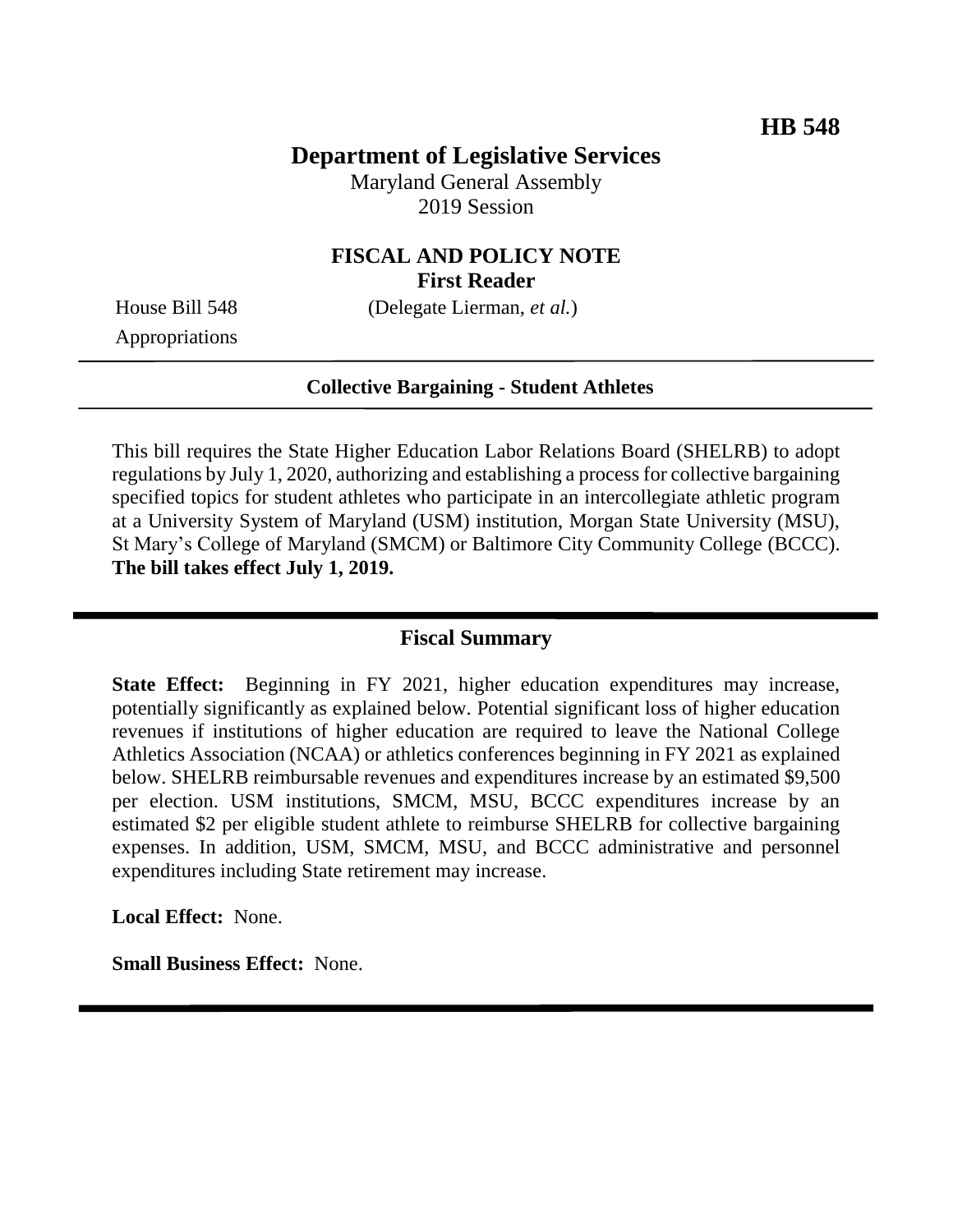# **Analysis**

# **Bill Summary:** Under the bill, "collective bargaining" is defined as:

- good faith negotiations by an authorized representative of student athletes and an institution of higher education with the intention of (1) reaching an agreement about scholarship terms, health insurance benefits, use of a student athlete's image or likeness, the establishment of an independent student athlete advocate at each institution, and the duties of the independent student athlete advocate at the institution and (2) incorporating the terms of the agreement in a written memorandum of understanding or other written understanding;
- clarifying the terms and conditions of being a student athlete;
- administration of terms and conditions of being a student; or
- the voluntary adjustment of a dispute or disagreement between an authorized representative of student athletes and an institution of higher education that arises under a memorandum of understanding or other written understanding.

**Current Law:** Student athletes have no explicit rights in statute beyond those granted to all students. Institutions of higher education have no explicit responsibilities regarding student athletes.

Chapter 341 of 2001 extended collective bargaining rights to many categories of higher education personnel at public four-year institutions of higher education and BCCC but excluded all faculty and *students* from the benefit. In addition, contingent, contractual, temporary, or emergency employees are specifically excluded from collective bargaining. Also excluded are *student employees* including a teaching assistant or a comparable position, fellow, or postdoctoral intern.

## **Background:**

## *Collective Bargaining Overview*

Collective bargaining at public institutions is governed by State law. Collective bargaining at private institutions is governed by the federal National Labor Relations Act (NLRA). The National Labor Relations Board (NLRB) has statutory jurisdiction over many issues related to the NLRA including recognizing collective bargaining units.

## *Collective Bargaining for Student Athletes*

In January 2014, at Northwestern University (a private institution), quarterback Kain Colter advocated for reform in NCAA. Specifically, Colter and his teammates called for greater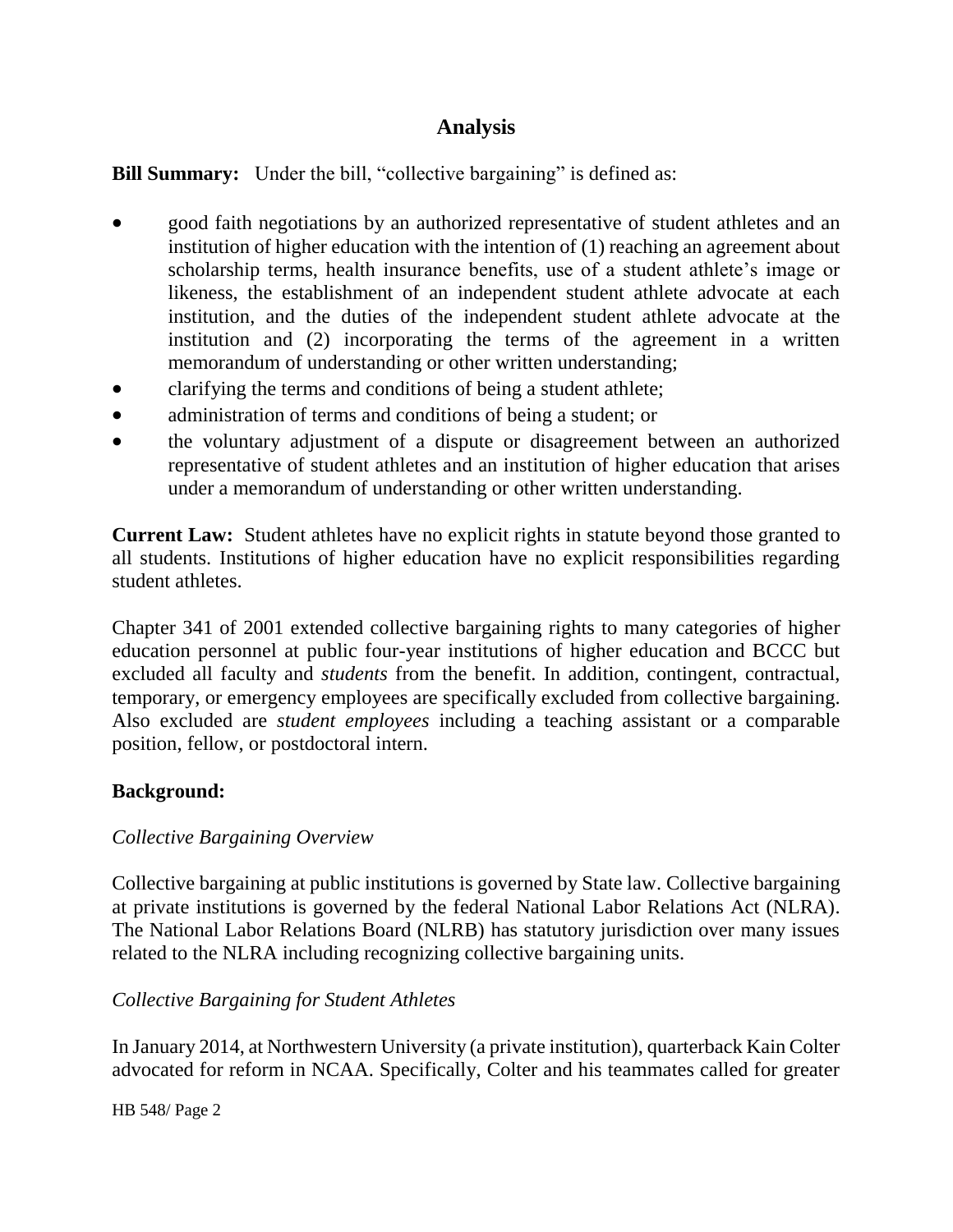medical protections and improved scholarships for student athletes. To that end, they began the process to form the first college athlete union. NCAA and Northwestern maintained that student athletes are not employees and therefore did not qualify under federal law for collective bargaining rights. The dispute continued until August 2015 when NLRB declined to assert jurisdiction over the issue.

## *State Higher Education Labor Relations Board*

Since 2001, most of the bargaining units for State higher education employees have elected an exclusive representative. In 2015, there were 39 bargaining units from 15 public higher education institutions certified as "eligible for exclusive representative election" by SHELRB.

The administration of SHELRB was consolidated with the State Labor Relations Board in 2006, and the proposed fiscal 2020 State budget includes \$434,517 and three full-time regular positions for the administration of the boards, including the Public School Labor Relations Board. Of that, \$94,770 is reimbursable funds from institutions of higher education, and the remainder is State general funds.

#### *Student Athletes' Deaths*

The death of Jordan McNair, a 19-year-old offensive lineman who played for the University of Maryland, College Park Campus (UMCP) is the latest student athlete-related tragedy. His death, the care he received prior to death, and the aftermath has reopened the question of the treatment of student athletes in Maryland. Football players from Navy and Frostburg State University have also died in recent years.

#### *The National Collegiate Athletic Association Governance of Student Athletics*

In the United States, institutions join NCAA in order to participate in intercollegiate athletics. When a college joins it agrees to follow NCAA constitution and bylaws regarding student athletes on a host of topics including admissions, financial aid, eligibility, recruiting, academic performance, playing and practice seasons, and extra benefits. Infraction penalties, which generally take the form of fines, probation, and prohibition from postseason play and loss of television rights are applied to institutions and coaches when they fail to fulfill NCAA constitution or bylaws.

NCAA is divided into three divisions with different bylaws. The divisions are generally based on the size of the college, with Division I institutions being the largest. Each division is made up of several conferences for regional league play. Approximately 1,100 colleges and universities belong to NCAA.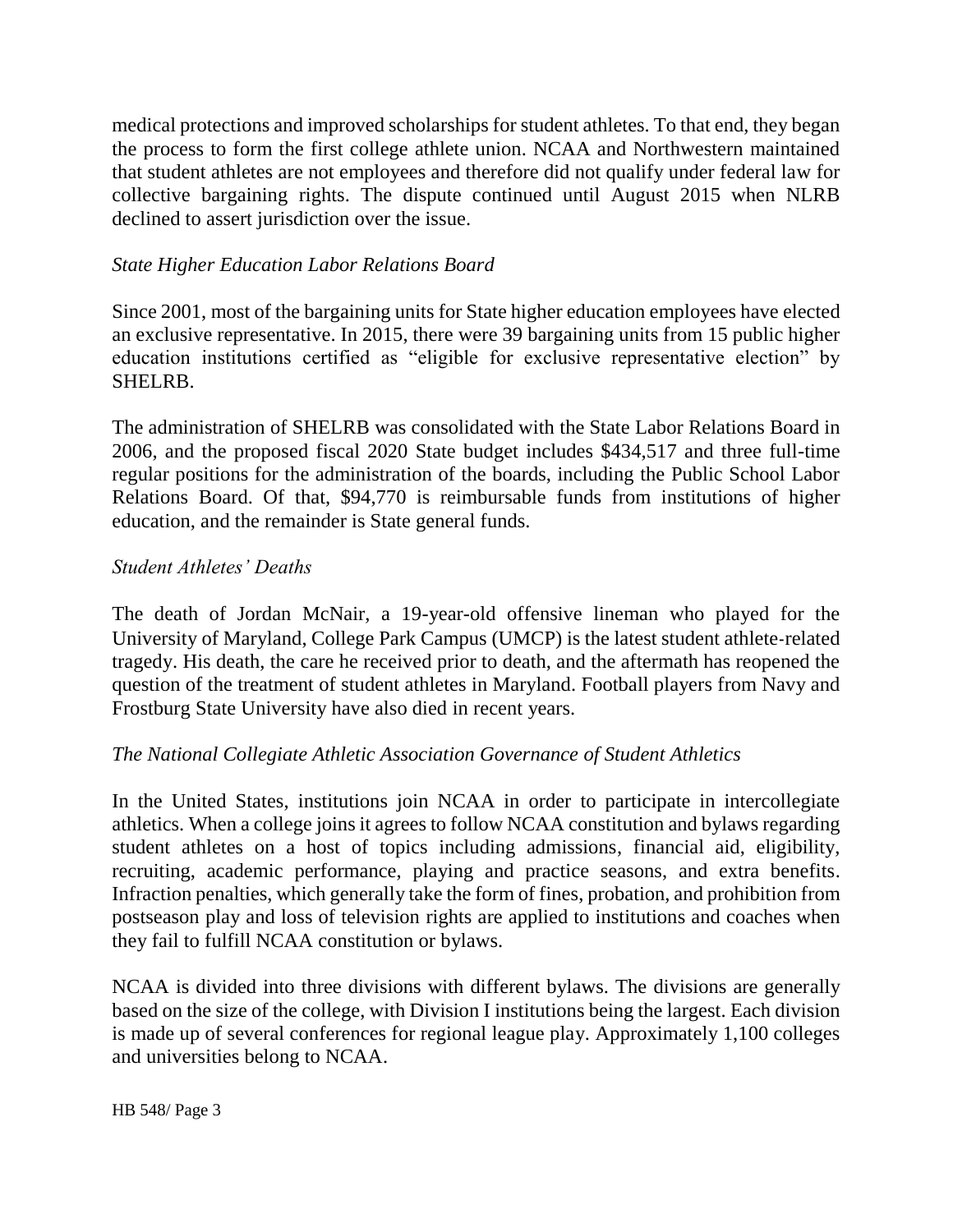NCAA bylaws are made by the institutional members. Member representatives serve on committees that propose rules and polices surrounding college athletics. Membership decides which rules to adopt and implement on campuses. [NCAA bylaws](https://www.ncaapublications.com/p-4547-2018-2019-ncaa-division-i-manual-august-version-available-august-2018.aspx) cover a range of topics including scholarships and the use of a student athlete's image.

NCAA is a nonprofit organization that has over \$1 billion in annual revenue. Most of its [revenue](http://www.ncaa.org/about/where-does-money-go) comes from Division I Men's Basketball Championship television and marketing rights and Championships ticket sales. NCAA also receives funding from a few other sources such as membership dues from member institutions. The majority of the revenue is then distributed to member institutions to be used for specific purposes.

Membership in NCAA is voluntary, however, as of now there are no *bona fide* alternatives for participation at the highest level of college athletics.

#### *Number of Students Participating in NCAA Sports*

As shown in **Exhibit 1**, there are approximately 450 student athletes per school. Exhibit 1 also shows that percentage of students participating in intercollegiate athletics ranges an average of 4% of the student body at the Division I schools to 26% at Division III schools.

## **Exhibit 1 Student Athlete Participation by NCAA Division**

|                                                            | <b>Division I</b> |         | <b>Division II Division III</b> |
|------------------------------------------------------------|-------------------|---------|---------------------------------|
| <b>Colleges and Universities</b>                           | 351               | 308     | 443                             |
| <b>Total Student Athletes in Division</b>                  | 179,200           | 121,900 | 190,900                         |
| Average Number of Teams per School                         | 19                | 16      |                                 |
| Average Percentage of Student Body Participating in Sports | 4%                | 9%      | 26%                             |
| Average Number of Student Athletes per School              | 511               | 396     | 431                             |

NCAA: National College Athletics Association

Source: National College Athletics Association; Department of Legislative Services

Institutions that belong to NCAA also belong to at least one conference. Conferences are groups of teams (generally 8 to 12 institutions, occasionally as high as 16) that regularly play against each other within NCAA. The public four-year institutions of higher education and NCAA division and the conference that each institution participates in are shown in **Exhibit 2.** The conferences, especially the more elite ones, are also a source of revenues for member institutions.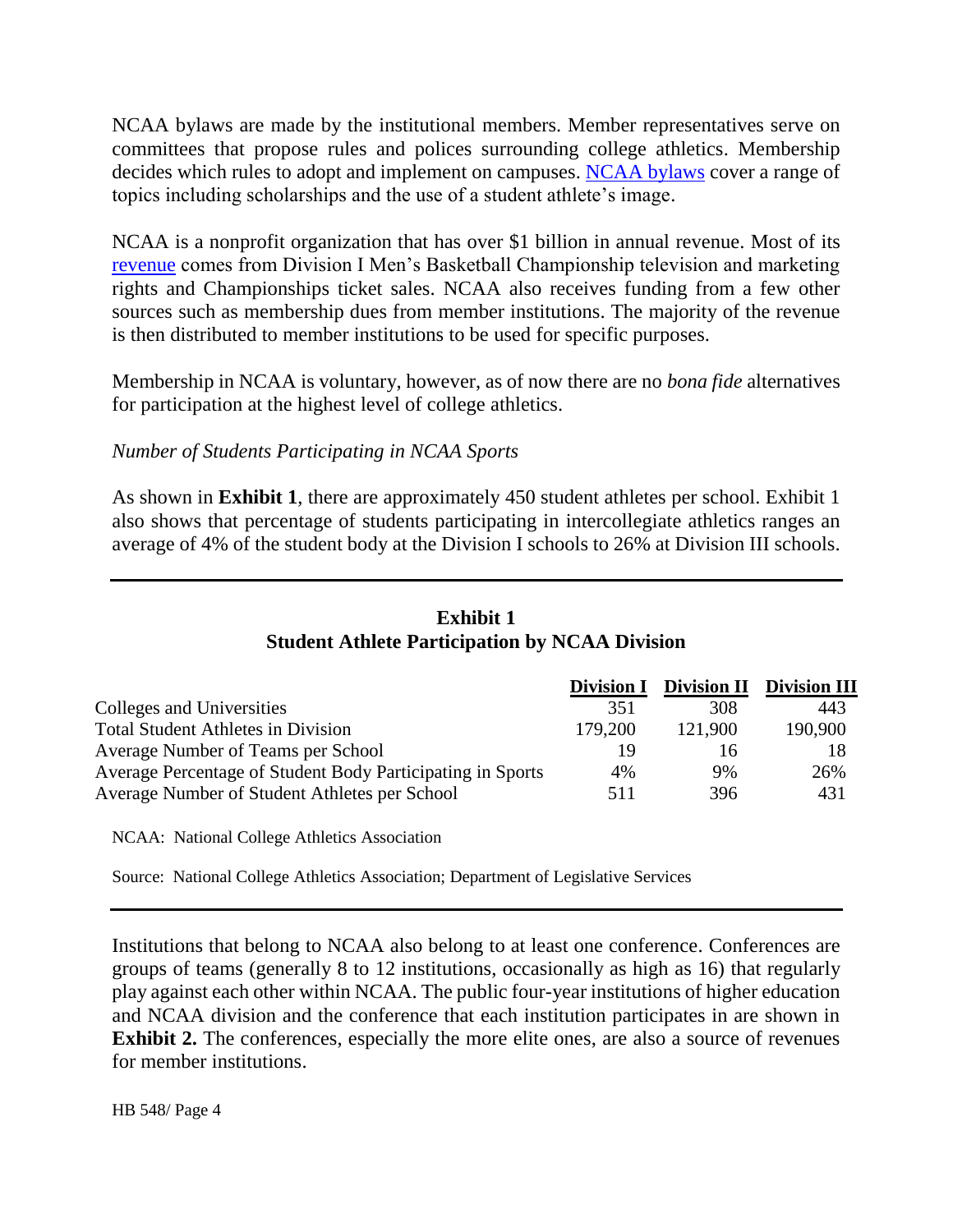## **Exhibit 2 Maryland Public Universities in NCAA**

Coppin State University Mid-Eastern Athletic Conference Morgan State University Mid-Eastern Athletic Conference Towson University Colonial Athletic Association University of Maryland Baltimore County America East Conference University of Maryland Eastern Shore Mid-Eastern Athletic Conference University of Maryland, College Park Big Ten Conference

#### **Division II**

#### **Division III**

## **Division I Conference**

Bowie State University **Central Intercollegiate Athletic Association** 

Frostburg State University Capital Athletics Conference Inc. Salisbury University Capital Athletics Conference Inc. St. Mary's College of Maryland Capital Athletics Conference Inc.

NCAA: National College Athletics Association

Note: As a community college, Baltimore City Community College competes in the National Junior College Athletic Association Region 20 and is a member of the Maryland Junior College Athletic Conference in all sports.

Source: National College Athletics Association

# *Big Ten Conference*

UMCP's membership in the Big Ten athletic conference began in July 2014. Prior to that UMCP belonged to the Atlantic Coast Conference.

The Big Ten conference, established in 1896, is governed by a Council of Presidents and Chancellors (COP/C), which receives support and advice from faculty representatives and the Administrators Council. The ultimate authority and responsibility for the operations and policies of the Big Ten lie with the COP/C. Faculty athletic representatives have legislative authority for conference rules while issues related to management of the conference's athletic programs are governed by negotiated agreements that are overseen by the Administrators Council.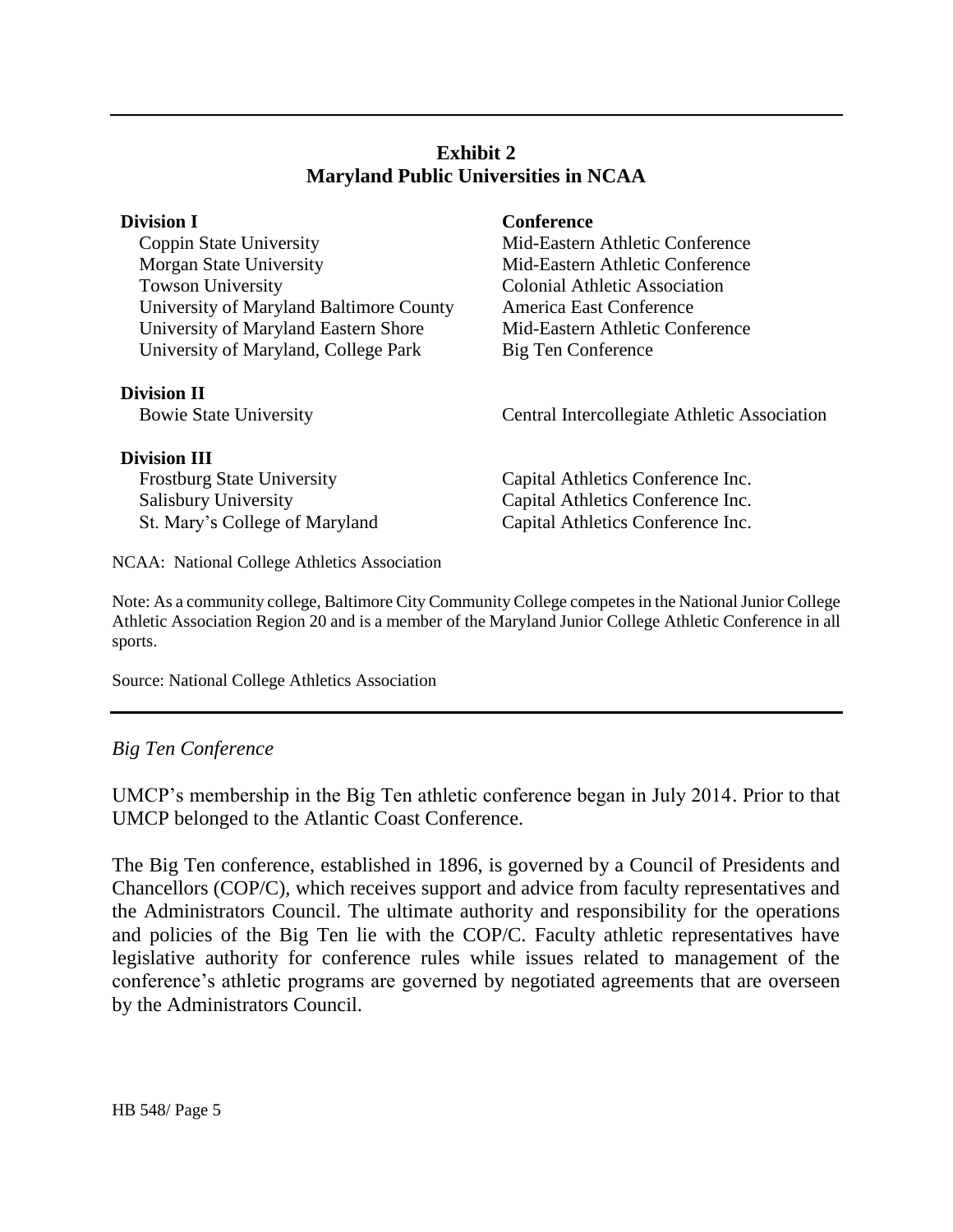## *Institutions of Higher Education – Auxiliary Enterprises*

Intercollegiate athletics programs are budgeted as auxiliary enterprises within the budgets of public four-year institutions of higher education and BCCC. Auxiliary enterprises are self-supporting entities which provide goods and services to students, faculty, and staff. In addition to intercollegiate athletics programs, it includes residence halls, food services, and college stores.

**State Fiscal Effect:** There are a number of potentially significant impacts that may occur because of the collective bargaining authorized under the bill; however, the impacts will only occur if student athletes decide to collectively bargain and the reaction of NCAA and the conferences to the collective bargaining. Further, the impact may depend on which topics student athletes choose to collectively bargain.

Since choosing to collectively bargaining *may* endanger participation in NCAA and athletic conferences, it is unclear if student athletes will choose to collectively bargain. Among other things, student athletes will have to weigh their desires for protections while playing college athletics against their desire to participate in NCAA and conference athletics. Further, without NCAA and conference revenues there may not be the funds to pay for additional services.

The impacts cannot be reliably estimated; however, the potential impacts are discussed below.

## *Public Higher Education Institutions*

Some of the topics authorized to be collectively bargained under the bill such as the use of a student's athlete's image or likeness are specifically addressed in NCAA bylaws. It is assumed that institutions will not allow agreements that are in opposition to NCAA bylaws or conference rules due to the potential significant revenue loss. However, to the extent that collective bargaining agreements are in opposition to NCAA bylaws or conference rules, institutions may need to withdraw from NCAA or conferences, which will result in a significant loss of revenue, and potential fines, which would increase expenditures due to current contracts with these organizations. Alternatively, NCAA and conferences may choose to change their bylaws and rules to accommodate the collective bargaining agreements due to increased pressure to treat student athletes better.

Even topics that are potentially allowed under NCAA bylaw and conference rules could have a fiscal impact on institutions. For example, hiring an independent student athlete advocate will cost each institution approximately \$80,000 annually. This estimate includes a full-time salary, benefits, operating expenses, and one-time start-up expenses. Providing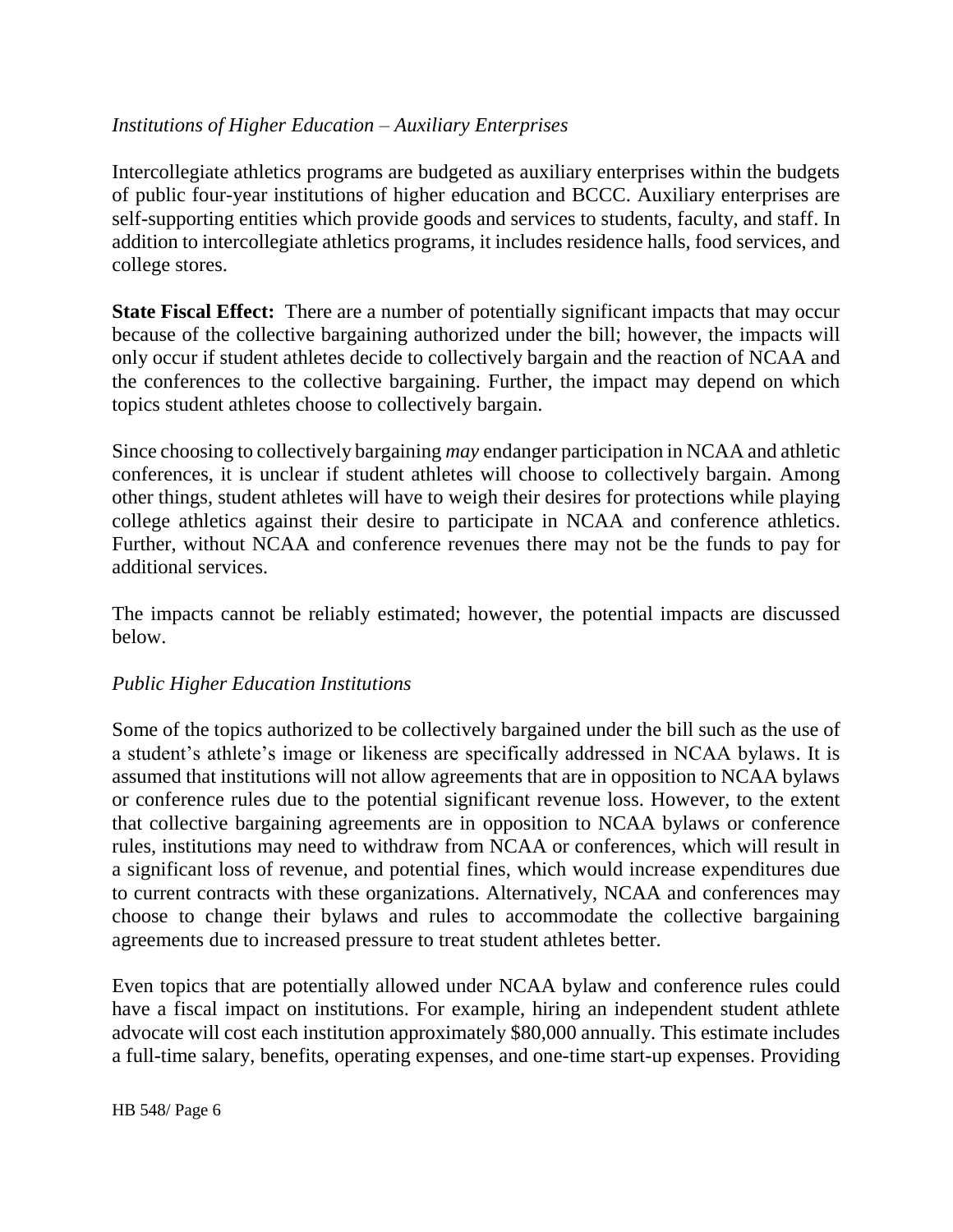additional health insurance coverage could increase institution expenditures by an unknown, but potentially significant, amount.

As a community college, BCCC does not belong to NCAA; instead BCCC competes in the National Junior College Athletic Association Region 20 and is a member of the Maryland Junior College Athletic Conference in all sports. However, the bill may have a similar impact on BCCC expenditures as it does on the public four-year institutions.

To the extent that student athletes decide to collectively bargain, higher education expenditures increase for USM institutions, MSU, SMCM, and BCCC to reimburse SHELRB for expenses related to collective bargaining. For the purposes of this estimate, it is assumed that USM institutions, MSU, SMCM, and BCCC expenditures increase by an estimated \$2 per eligible student athlete; however, actual costs depend on whether eligible student athletes decide to collectively bargain and the actual reimbursable costs that can be assigned to the institutions.

Administrative expenditures may increase minimally at USM institutions, MSU, SMCM, BCCC to expand collective bargaining to eligible student athletes. Administrative expenses may be greater than other collective bargaining especially in the initial years of implementation due to the many potential unknown impacts of collective bargaining with student athletes.

Further, under the bill some top student athletes may choose not to attend a public institution of higher education in Maryland due to the threat of not participating in NCAA. If top student athletes choose not to attend Maryland institutions, revenues from ticket sales and other sources potentially decrease. Alternatively, top student athletes may choose to attend public institutions in Maryland due to the potential additional protections and benefits. In that case, revenues may increase. About 2% of high school athletes receive some sort of athletics scholarship to compete in college, and less than 2% of college student athletes become professional athletes. Top student athletes attract higher revenue from ticket sales and television contracts.

## *State Higher Education Labor Relations Board*

SHELRB reimbursable revenues and expenditures increase by an estimated \$9,510 per election, if all student athletes decide to collectively bargain. SHELRB advises that postage for election ballots and election supplies are required. These costs are approximately \$2 per eligible student athlete. This estimate assumes that there are approximately 4,755 student athletes who decide to collectively bargain. No information about the number of student athletes was provided by the institutions, the estimated number of student athletes was derived from the average number of student athletes at institutions in each division and the